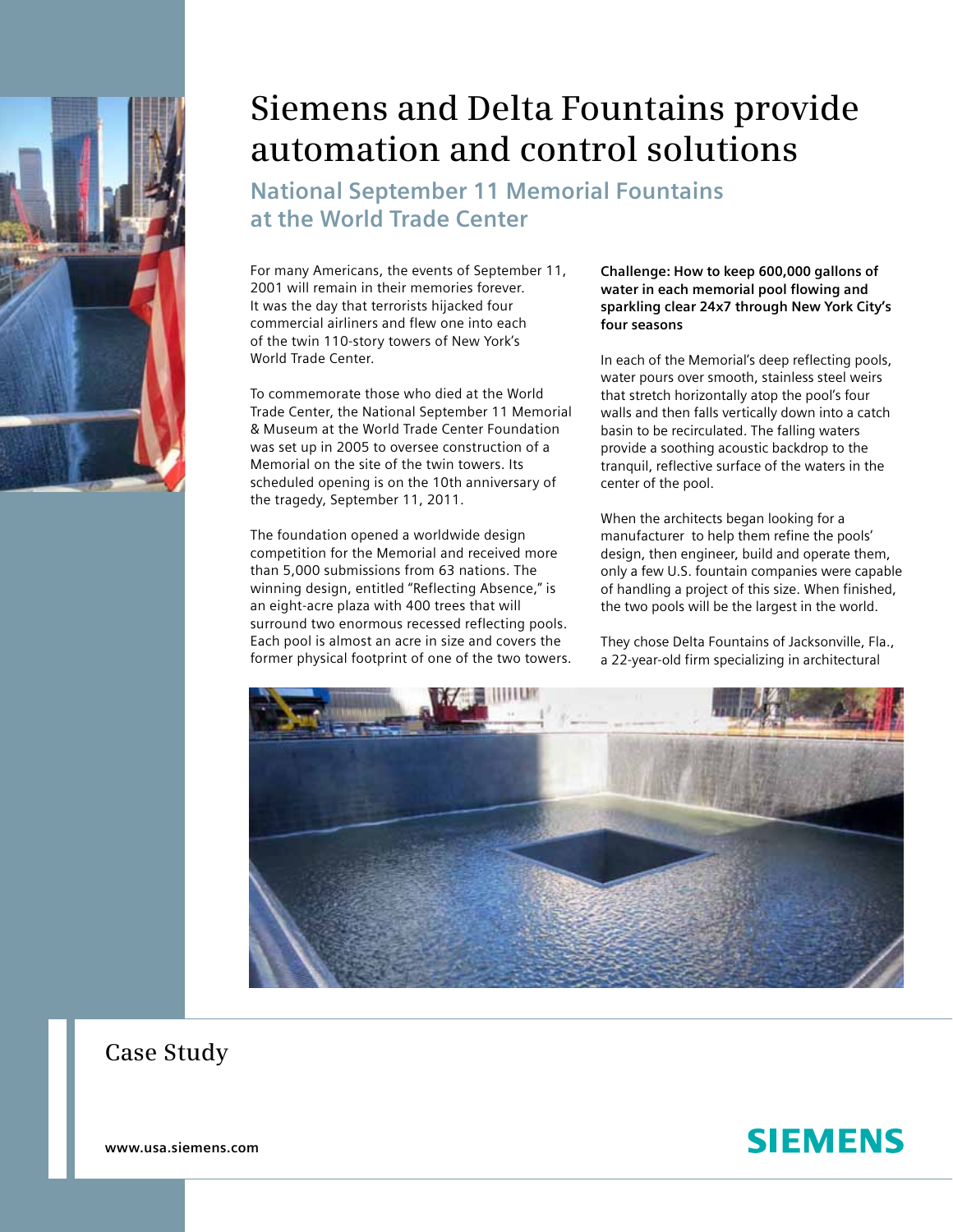and floating fountains. The company's portfolio features some of the largest and most spectacular municipal, corporate and private fountains in the nation. But the Memorial project was different from all the others: It would be the company's largest ever.

"We're quite honored to have been selected to help with the design and construction of the Memorial pools," said Delta Fountains President Joe Petry. "

According to Scott Johnston, who co-owns the company with Petry, the Memorial project needed massive plumbing, pumps, filters, water chemistry tanks and precision controls to keep it all running smoothly 24x7 all year round. Their company was also awarded a two-year consulting/monitoring agreement for the pools, and they wanted to be able to monitor all systems from nearly 1,000 miles away at their home base in Jacksonville.

Keeping the water sparkling clean and its acoustic and visual counterpoints consistent minute-to-minute is no small feat, said Johnston. He explained that each pool holds 600,000 gallons of water pumped at a rate of up to 30,000 gallons per minute and filtered at a rate of 6,000 gallons per minute.

"People will be coming to the Memorial from around the world every day of the year any time of day," he said, "so we have to ensure that the reflective and acoustic properties of the pools are the same no matter what the weather or time of day or year."

His partner Petry noted that to help ensure a consistent visitor experience, the weirs, which stretch a quarter mile around the top of the pools' walls, are all mechanically adjustable horizontally and vertically to within a sixteenth of an inch. "This allows us to counter-balance the angle and fall of the water against any expansion in the concrete walls due to a rise or fall in the outdoor temperature."

Despite the project's size, Petry and Johnston knew their company was up to the task. Over the years, they had built a strategic relationship with Siemens, a partner in many prior projects that they trusted to always bring the very best from its portfolio and people to ensure their success.

Their relationship was especially important because one of the challenges facing Delta was the need to select a solution partner with a solid, up-to-date technical solution not only when the project began three years prior, but also one that could be easily upgraded with the latest features and capabilities, so the end solution in 2010 used leading-edge technology. "We called Siemens because we knew they could deliver," both said.

## **Solution: A comprehensive Siemens Simatic S7-300 programmable controller solution, featuring a G120/CU230P Variable Frequency Drive for Distributed and Remote Control, Plus Redundancy**

Siemens brought in its top application engineers from across three of its Industry divisions to work both with its distributor AWC and with Delta Fountains' team to determine specifications and the best hardware and software to meet those needs. The pools' operating complexities required a master control system with a distributed input/output architecture and local slave controls with onboard CPUs for redundancy.

Their ultimate solution? For the master controller, they implemented the Siemens Simatic S7-300 programmable controller that has proven its reliability and performance across a wide range of industries worldwide.

The S7-300 communicates over a Profibus fieldbus network to 16 Simatic ET 200S distributed I/O nodes with integrated CPUs that provide local control for the same number of motorized pumps that

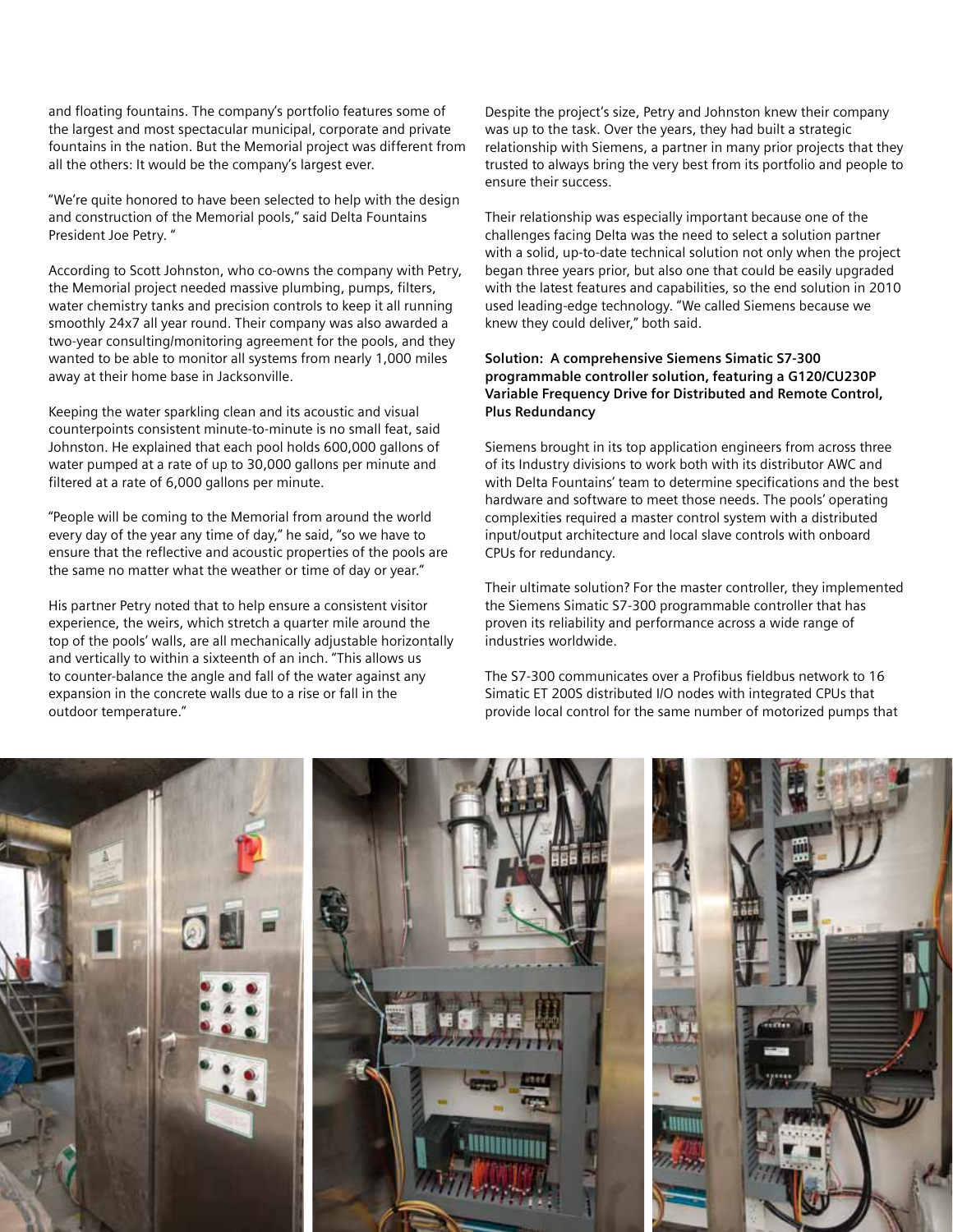keep each pool's water moving at 30,000 gallons per minute. With its onboard CPU, the ET 200S distributed I/O nodes can offload computing tasks from the S7-300 master controller and permit much faster responses to time-critical signals.

Variable frequency drives (VFDs) were also needed for each pool's pumps, so Delta Fountains could have more precise control over water flow and pressure rates to help maintain the pool water's consistency whether falling over weirs or in the reflective center.

The automation system was modified through the project cycle from a single controller to multiple controllers with two control levels for redundancy. The VFDs changed from MicroMaster 4 technology to the Sinamics G120 VFD units with the CU230-P Control Unit designed specifically for fans and pumps and just released in summer 2010. The solution also provided Siemens motor protection and pilot devices for control and annunciation for each of more than 32 cabinets housing the equipment.

Not only do the 16 G120 VFDs per fountain provide provide precision flow control; they also dramatically reduce energy consumption. In fact, the Memorial's overall design seeks the Gold certification under the LEED New Construction program of the U.S. Green Building Council.1

Adaptability and flexibility of the solutions' open architecture is the core technology of Siemens Totally Integrated Automation (TIA), which provided the Delta Fountain engineers with more options in such a massive and complex project with long design and approval cycles. Despite being a fixed-priced project, engineers could make design changes to incorporate new technology while not having a negative financial impact.

With the S7-300 controller, Delta Fountains can also take real-time inputs from sensors just about everywhere in the pools and plumbing that measure temperature, pressure, chemistry, wind and much more, then use the data to automate the controls and keep the water and systems in balance.

Over time, the historical data will build baseline operating profiles according to time of day, month and year, barometric pressure, humidity and a host of other parameters to further automate the pool operations. "There are just so many operating variables," said Petry, "that even with all this sophisticated Siemens automation, we'll initially have to watch everything closely. But over time, these baseline profiles will help anticipate periodic conditions and automatically adjust the parameters as the sensors begin to detect a certain combination of conditions that fit the profile."

The HMI (Human Machine Interface) software used was Siemens Simatic WinCC Flexible on both the main HMI operator station and on each individual Pump VFD panel. All HMI stations provide easy operational visualization of the connected controllers, I/O nodes and VFD devices. With WinCC Flexible, Delta Fountains technicians can operate the pools remotely over the Internet just as if they were onsite from nearly 1,000 miles away in Jacksonville.

1 World Trade Center Memorial website:

http://www.national911memorial.org/site/PageServer?pagename=New\_Memorial\_Plaza